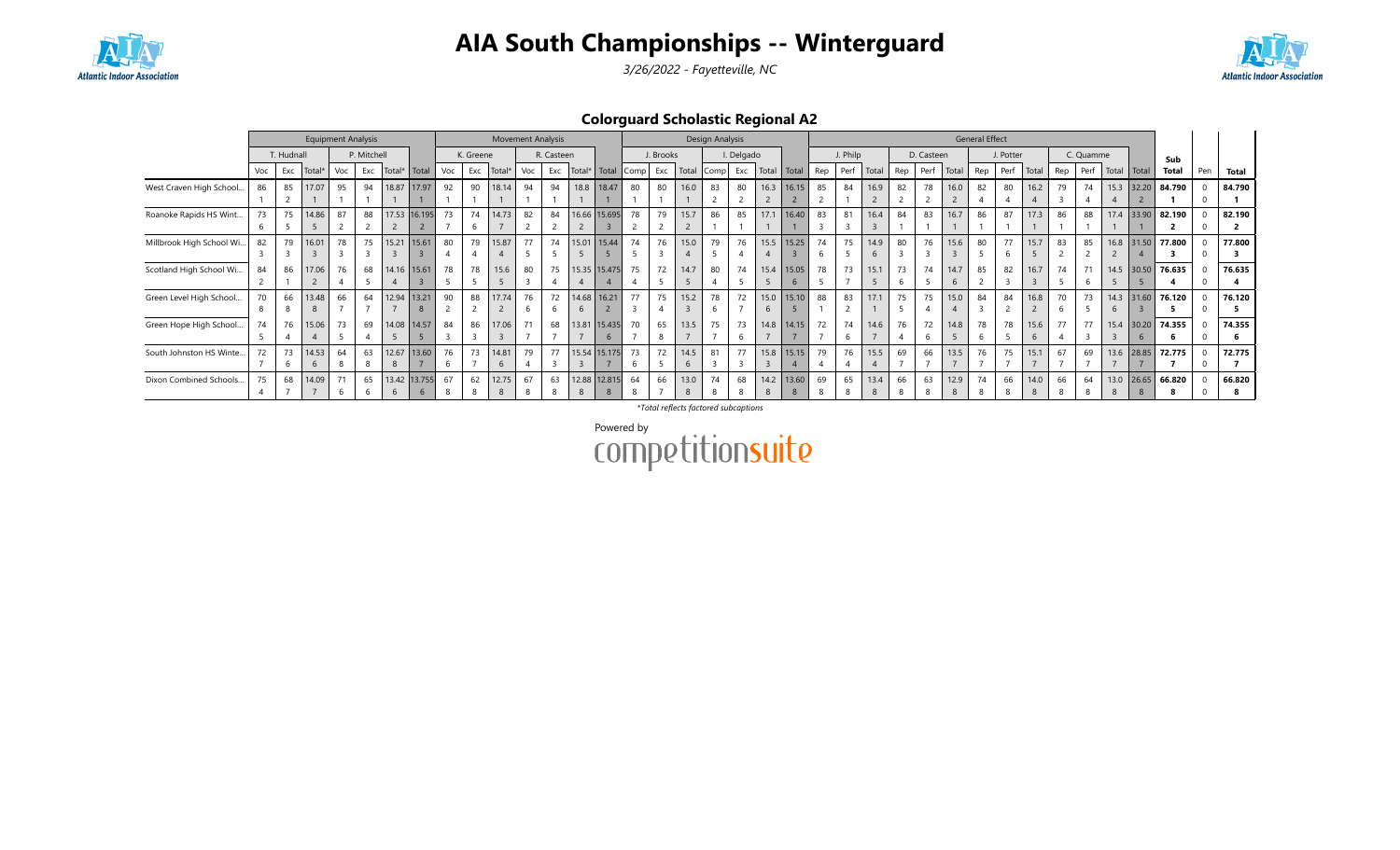

3/26/2022 - Fayetteville, NC



Colorguard Scholastic Regional A1

|                            |          |                      | <b>Equipment Analysis</b> |          |                        |                         |                           |                      |                       | <b>Movement Analysis</b> |                        |                       |                |                       |         |                      |                        | Design Analysis |                       |                         |                         |                |                               |                         |          |                    |                      | <b>General Effect</b> |                       |                        |                       |                       |                         |             |              |                      |                          |
|----------------------------|----------|----------------------|---------------------------|----------|------------------------|-------------------------|---------------------------|----------------------|-----------------------|--------------------------|------------------------|-----------------------|----------------|-----------------------|---------|----------------------|------------------------|-----------------|-----------------------|-------------------------|-------------------------|----------------|-------------------------------|-------------------------|----------|--------------------|----------------------|-----------------------|-----------------------|------------------------|-----------------------|-----------------------|-------------------------|-------------|--------------|----------------------|--------------------------|
|                            |          | T. Hudnall           |                           |          | P. Mitchell            |                         |                           |                      | K. Greene             |                          |                        | R. Casteen            |                |                       |         | J. Brooks            |                        |                 | I. Delgado            |                         |                         |                | J. Philp                      |                         |          | D. Casteen         |                      |                       | J. Potter             |                        |                       | C. Quamme             |                         |             | Sub          |                      |                          |
|                            | Voc      | Exc                  | Total                     | Voc      | Exc                    | Total*                  | Total                     | Voc                  | Exc                   | Total*                   | Voc                    |                       | Exc Total*     | Total                 | Comp    | Exc                  | Total                  | Comp            | Exc                   |                         | Total   Total           | Rep            | Perf                          | Total                   | Rep      | Perf               | Total                | Rep                   | Perf                  | Total                  | Rep                   | Perf                  | Total                   | Total       | Total        | Pen                  | Total                    |
| Holly Springs Purple       | 76       | 71                   | 14.55<br>8                | 75<br>-6 | 72                     | 14.61<br>6              | 14.58<br>6                | 89<br>$\overline{2}$ | 88<br>$\overline{2}$  | 17.67<br>$\overline{2}$  | 85<br>3                | 85                    | $\overline{3}$ | 17.0 17.335           | 79      | 75<br>$\overline{A}$ | 15.4<br>$\overline{3}$ | 91              | 86                    |                         | 17.7   16.55            | 89             | 87                            | 17.6                    | 84       | 84                 | 16.8                 | 87                    | 90                    | 17.7                   | 87                    | 86                    |                         | 17.3 34.70  | 83.165       | $\Omega$             | 83.165                   |
| Apex Friendship Blue       | 86       | 84                   | 16.94                     | 87       | 85                     | 17.14                   | 17.04                     | 92                   | 89                    | 18.01                    | 82                     | 82                    | 16.4           | 17.205                | 77      | 80                   | 15.7<br>2              | 79              | 79<br>6               | 15.8                    | 15.75                   | 85             | 80<br>$\overline{\mathbf{3}}$ | 16.5<br>3               | 85       | 81                 | 16.6                 | 84                    | 86<br>2               | 17.0<br>$\overline{2}$ | 82<br>3               | 78                    | 16.0<br>$\overline{4}$  | 33.05       | 83.045<br>-2 | $\Omega$<br>$\Omega$ | 83.045<br>$\overline{2}$ |
| New Bern HS WG             | 83<br>3  | 83<br>$\overline{3}$ | 16.6                      | 85       | 84                     | 16.87<br>$\overline{2}$ | 16.735<br>$\overline{2}$  | 78                   | 74                    | 15.08<br>6               | 78<br>b                | 77                    | 15.47          | 15.275<br>6           | 80      | 79<br>$\overline{2}$ | 15.9                   | 84<br>3         | 85                    | 16.9<br>$\overline{3}$  | 16.40<br>$\overline{2}$ | 81             | 79<br>$\overline{4}$          | 16.0                    | 82       | 85                 | 16.7<br>$\epsilon$   | 85                    | 83<br>3               | 16.8<br>$\overline{3}$ | 84                    | 87                    | 17.1<br>$\overline{c}$  | 33.30       | 81.710       | $\Omega$             | 81.710<br>3              |
| Sanderson HS Combined      | 84       | 85                   | 16.93                     | 83       | 82                     | 16.47<br>$\overline{3}$ | 16.70                     | 80                   | 80                    | 16.0<br>5                | 88                     | 87                    | 17.47          | 16.735                | 74      | 74<br>5              | 14.8<br>5              | 86              | 84                    | 17.0<br>$\overline{2}$  | 15.90                   | 77             | 75<br>6                       | 15.2<br>6               | 78<br>8  | 80                 | 15.8<br>6            | 74                    | 70<br>8               | 14.4<br>8              | 80                    | 83                    | 16.3                    | 30.85       | 80.185       | $\Omega$<br>O        | 80.185                   |
| North Moore Winterquard    | 79       | 70                   | 14.63                     | 77       | 76                     | 15.27                   | 14.95                     | 88                   | 85                    | 17.21                    | 87                     | 85                    |                | 17.175                | 75      | 78                   | 15.3<br>$\overline{A}$ | 82              | 77                    | 15.9<br>6               | 15.60                   | 80             | 78                            | 15.8                    | 83       | 82                 | 16.5                 | 77                    | 76                    | 15.3<br>5              | 78<br>h               | 81                    | 15.9<br>5               | 31.75       | 79.475       | <sup>0</sup>         | 79.475<br>-5             |
| Rolesville High School Wi  | 80       | 75                   | 15.35                     | 81       | 77                     | 15.68                   | 15.515                    | 83                   | 79                    | 16.08<br>4               | 84                     | 83                    | 16.67          | 16.375                | 73      | 70<br>6              | 14.3<br>6              | 76              | 75                    | 15.1<br>8               | 14.70                   | 76             | 74                            | 15.0                    | 81       | 78<br>6            | 15.9                 | 78                    | 73<br>6               | 15.1<br>6              | 81                    | 77                    | 15.8<br>6               | 30.90<br>6  | 77.490       | $\Omega$<br>$\Omega$ | 77.490                   |
| Carolina Forest Varsity Wi | 78<br>6  | 72<br>6              | 14.82<br>5                | 68<br>9  | 69                     | 9                       | 13.73 14.275<br>8         | 74<br>8              | 75<br>6               | 14.93                    | 74                     | 71                    | 14.41          | 14.67                 | 70<br>8 | 67<br>8              | 13.7<br>8              | 83              | 83                    | $\overline{4}$          | $16.6$   15.15<br>6     | 86             | 82<br>$\overline{2}$          | 16.8                    | 80       | 74<br>8            | 15.4<br>8            | 75                    | 72                    | 14.7                   | 76                    | 80                    | 15.6                    | 31.25       | 75.345       | $\mathbf 0$          | 75.345                   |
| East Wake High School W.   | 74<br>8  | 74<br>-5             | 14.8<br>6                 | 72<br>8  | 68<br>9                | 8                       | 13.88 14.34               | 76                   | 71<br>8               | 14.55<br>8               | 73<br>8                | 70                    | 14.21<br>8     | 14.38<br>8            | 72      | 68<br>$\overline{ }$ | 14.0                   | 75<br>-9        | 74<br>$\mathsf{q}$    | 9                       | 14.9 14.45<br>-9        | 73<br><b>q</b> | 69<br>9                       | 14.2<br>9               | 79       | 76                 | 15.5                 | 79                    | 77                    | 15.6<br>$\overline{4}$ | 74<br>8               | 70                    | 14.4<br>8               | 29.85<br>8  | 73.020<br>8  | $\Omega$<br>$\Omega$ | 73.020<br>8              |
| Topsail High School Wint   | 68<br>q  | 65<br>$\alpha$       | 13.21<br>q                | 73       | 71                     | 14.34                   | 13.775<br>$\alpha$        | 64<br>$\alpha$       | 65<br>$\mathsf{q}$    | 12.93<br>9               | 68<br>9                | 65                    | 13.21<br>q     | 13.07<br>$\mathsf{q}$ | 65      | 66<br>9              | 13.1<br>9              | 81              | 82                    | 16.3<br>-5              | 14.70                   | 75<br>8        | 73<br>8                       | 14.8<br>8               | 69       | 65<br>$\mathbf{q}$ | 13.4<br>$\mathsf{q}$ | 68<br>10              | 67<br>q               | 13.5<br>9              | 72<br>q               | 71                    | 14.3<br>9               | 28.00<br>9  | 69.545<br>9  | $\Omega$             | 69.545<br>9              |
| Gates County Varsity Win   | 63<br>10 | 60                   | 12.21<br>10               | 65<br>10 | 58<br>10 <sup>10</sup> | 12.09<br>10             | 12.15<br>10 <sup>10</sup> | 63<br>10             | 58<br>10 <sup>1</sup> | 1.95<br>10               | 63<br>10 <sup>10</sup> | 59<br>10 <sup>1</sup> | 12.08<br>10    | 12.015<br>10          | 66<br>9 | 63<br>10             | 12.9<br>10             | 71              | 69<br>10 <sup>1</sup> | 14.0<br>10 <sup>°</sup> | 13.45<br>10             | 69<br>10       | 61<br>10                      | 13.0<br>10 <sup>°</sup> | 62<br>10 | 58<br>10           | 12.0<br>10           | 70                    | 63<br>10 <sup>1</sup> | 13.3<br>10             | 68<br>10 <sup>1</sup> | 66<br>10 <sup>1</sup> | 13.4<br>10 <sup>°</sup> | 25.85<br>10 | 63.465<br>10 | $\Omega$<br>$\Omega$ | 63.465<br>10             |

\*Total reflects factored subcaptions

## Colorguard Elementary School

|                         |      |                   | <b>Equipment Analysis</b> |     |             |                                     |    |            | <b>Movement Analysis</b> |            |                                                                                                                                       |           |      | Design Analysis |            |               |  |          |         |                 |            |      | <b>General Effect</b> |           |         |    |           |                      |                     |     |        |
|-------------------------|------|-------------------|---------------------------|-----|-------------|-------------------------------------|----|------------|--------------------------|------------|---------------------------------------------------------------------------------------------------------------------------------------|-----------|------|-----------------|------------|---------------|--|----------|---------|-----------------|------------|------|-----------------------|-----------|---------|----|-----------|----------------------|---------------------|-----|--------|
|                         |      | <b>F. Hudnall</b> |                           |     | P. Mitchell |                                     |    | K. Greene  |                          | R. Casteen |                                                                                                                                       | J. Brooks |      |                 | I. Delgado |               |  | J. Philp |         |                 | D. Casteen |      |                       | J. Potter |         |    | C. Quamme |                      | Sub                 |     |        |
|                         |      |                   | l Total*                  | Voc |             | Exc Total* Total Voc Exc Total* Voc |    |            |                          |            | Exc   Total*   Total   Comp   Exc   Total   Comp   Exc   Total   Total   Rep   Perf   Total   Rep   Perf   Total   Rep   Perf   Total |           |      |                 |            |               |  |          |         |                 |            |      |                       |           |         |    |           | Rep Perf Total Total | Total               | Pen | Total  |
| Holly Springs Lil Hawks | 84 I |                   | 16.28                     |     | 83          | 16.88 16.58                         | 88 | $\vert$ 86 | 17.34                    |            | 88 85 17.21 17.275 86                                                                                                                 | 84        | 17.0 | 82              | 80         | 16.2 16.60 82 |  |          | 84 16.6 | 83 <sub>1</sub> | 83         | 16.6 | 75                    |           | 76 15.1 | 83 | 85        |                      | $16.8$ 32.55 83.005 |     | 83.005 |
|                         |      |                   |                           |     |             |                                     |    |            |                          |            |                                                                                                                                       |           |      |                 |            |               |  |          |         |                 |            |      |                       |           |         |    |           |                      |                     |     |        |

\*Total reflects factored subcaptions

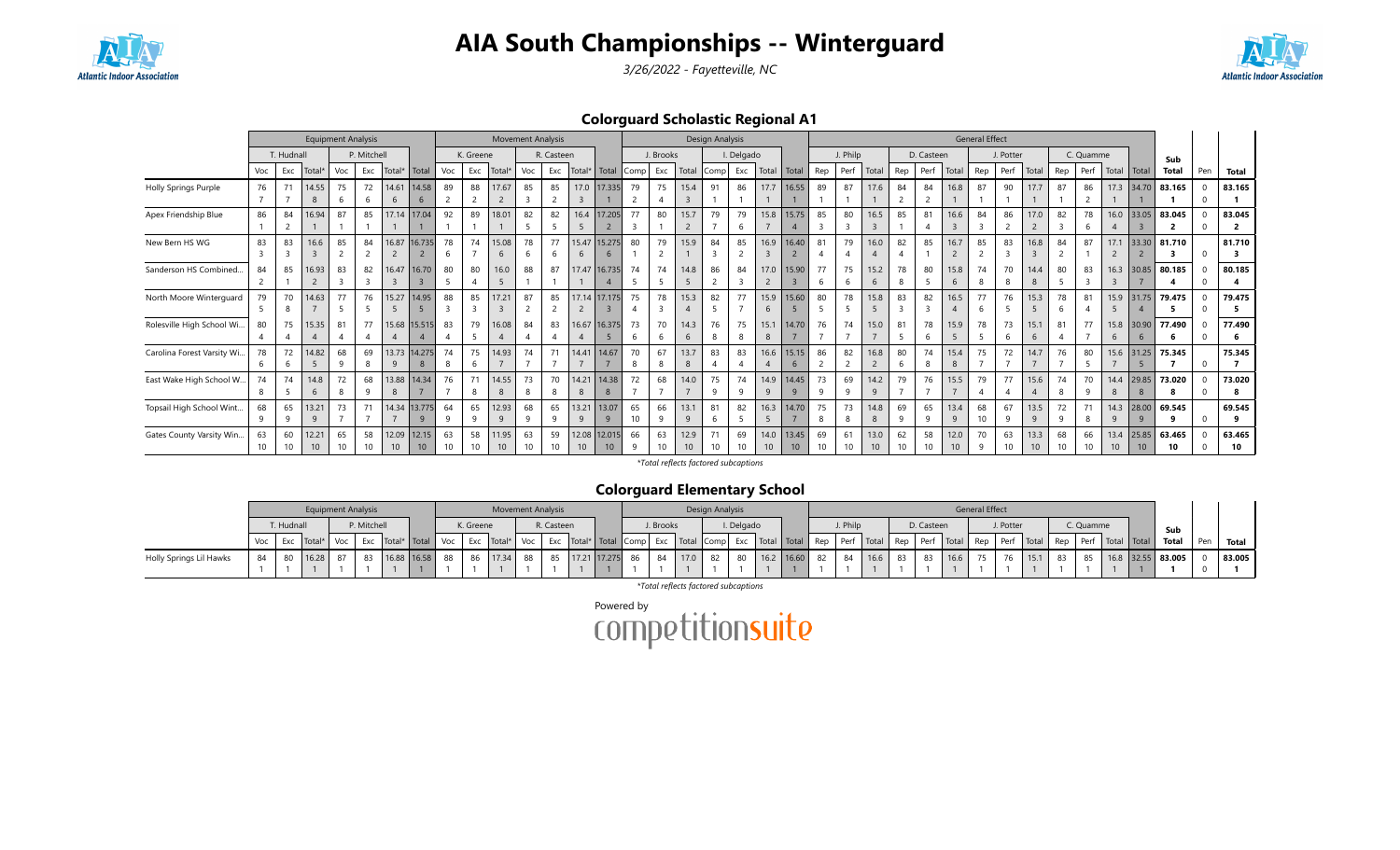

3/26/2022 - Fayetteville, NC



## Colorguard Middle School

|                          | <b>Equipment Analysis</b><br>P. Mitchell<br>T. Hudnall<br>Voc<br>Exc   Total*   Total  <br>Exc<br>Voc<br>Total*<br>18.47<br>93<br>18.34 18.405 96<br>91<br>93<br>Q2 |    |       |    |    |  |                 | <b>Movement Analysis</b> |           |        |     |            |       |                       |    | Design Analysis |      |    |            |                                              |    |          |           |    | <b>General Effect</b> |      |     |           |            |          |           |                      |                     |     |        |
|--------------------------|---------------------------------------------------------------------------------------------------------------------------------------------------------------------|----|-------|----|----|--|-----------------|--------------------------|-----------|--------|-----|------------|-------|-----------------------|----|-----------------|------|----|------------|----------------------------------------------|----|----------|-----------|----|-----------------------|------|-----|-----------|------------|----------|-----------|----------------------|---------------------|-----|--------|
|                          |                                                                                                                                                                     |    |       |    |    |  |                 |                          | K. Greene |        |     | R. Casteen |       |                       |    | J. Brooks       |      |    | I. Delgado |                                              |    | J. Philp |           |    | D. Casteen            |      |     | J. Potter |            |          | C. Quamme |                      | Sub                 |     |        |
|                          |                                                                                                                                                                     |    |       |    |    |  |                 | Voc                      | Exc       | Total* | Voc | Exc        |       | Total*   Total   Comp |    |                 |      |    |            | Exc   Total Comp   Exc   Total   Total   Rep |    | Perf     | Total Rep |    | Perf   Total          |      | Rep |           | Perf Total | Rep      |           | Perf   Total   Total | Total               | Pen | Total  |
| Cleveland Arts Middle Sc |                                                                                                                                                                     |    |       |    |    |  |                 |                          | 92        | 18.68  | 94  | 92         | 18.54 | 18.61                 | 92 | 91              | 18.3 | 94 | 93         | 18.7 18.50                                   | 94 | 89       | 18.3      | 95 | 93                    | 18.8 | 93  | 92        | 18.5       | QA       |           |                      | 18.4 37.00 92.515   |     | 92.515 |
|                          |                                                                                                                                                                     |    |       |    |    |  |                 |                          |           |        |     |            |       |                       |    |                 |      |    |            |                                              |    |          |           |    |                       |      |     |           |            |          |           |                      |                     |     |        |
| Holly Springs Jr Hawks   | 87                                                                                                                                                                  | 85 | 17.14 | 90 | 92 |  | 18.26 17.70     | 93                       | 93        | 18.6   | 91  | 88         |       | 17.81 18.205          | 89 | 87              | 17.6 | 90 | 88         | 17.8 17.70                                   | 96 | 91       | 18.7      | 93 | 92                    | 18.5 | 91  | 89        | 18.0       | $\alpha$ | 92        |                      | 18.2 36.70 90.305   |     | 90.305 |
|                          |                                                                                                                                                                     |    |       |    |    |  |                 |                          |           |        |     |            |       |                       |    |                 |      |    |            |                                              |    |          |           |    |                       |      |     |           |            |          |           |                      |                     |     |        |
| Apex Friendship Peak Per | 83                                                                                                                                                                  | 84 | 16.73 | 86 | 82 |  | 16.68 16.705 90 |                          | 87        | 17.61  | 89  | 86         |       | 17.41 17.51           | 86 | 83              | 16.9 | 85 | 83         | $16.8$ 16.85                                 | 86 | 85       | 17.1      | 90 | 87                    | 17.7 | 86  | 81        | 16.7       | 88       | 85        |                      | $17.3$ 34.40 85.465 |     | 85.465 |
|                          |                                                                                                                                                                     |    |       |    |    |  |                 |                          |           |        |     |            |       |                       |    |                 |      |    |            |                                              |    |          |           |    |                       |      |     |           |            |          |           |                      |                     |     |        |

\*Total reflects factored subcaptions

### Colorguard Independent Regional A

|                        |     |            | <b>Equipment Analysis</b> |    |             |             |                            |    |           | <b>Movement Analysis</b> |     |            |      |                             |    |           |      | Design Analysis |            |      |                                          |    |                |      |     |            |            | General Effect |           |              |     |           |                      |                     |     |        |
|------------------------|-----|------------|---------------------------|----|-------------|-------------|----------------------------|----|-----------|--------------------------|-----|------------|------|-----------------------------|----|-----------|------|-----------------|------------|------|------------------------------------------|----|----------------|------|-----|------------|------------|----------------|-----------|--------------|-----|-----------|----------------------|---------------------|-----|--------|
|                        |     | T. Hudnall |                           |    | P. Mitchell |             |                            |    | K. Greene |                          |     | R. Casteen |      |                             |    | J. Brooks |      |                 | I. Delgado |      |                                          |    | J. Philp       |      |     | D. Casteen |            |                | J. Potter |              |     | C. Quamme |                      | Sub                 |     |        |
|                        | Voc |            | Exc   Total*   Voc        |    |             |             | Exc   Total*   Total   Voc |    |           | Exc Total*               | Voc |            |      | Exc   Total*   Total   Comp |    |           |      |                 |            |      | Exc   Total   Comp   Exc   Total   Total |    | Rep Perf Total |      | Rep |            | Perf Total | $_1$ Rep       |           | Perf   Total | Rep |           | Perf   Total   Total | Total               | Pen | Total  |
| Campbell University    |     |            | 18.13                     | Q5 | 94          |             | 18.87   18.50              |    | 95        | 19.0                     |     |            | 19.0 | 19.00                       | Q2 | $Q^2$     | 18.5 | 94              | റാ         | 18.7 | 18.60                                    | 83 | 85             | 16.8 | 94  | ດາ         | 18.6       | 93             | 92        | 18.5         | 92  | 91        |                      | 18.3 36.10 92.200   |     | 92.200 |
|                        |     |            |                           |    |             |             |                            |    |           |                          |     |            |      |                             |    |           |      |                 |            |      |                                          |    |                |      |     |            |            |                |           |              |     |           |                      |                     |     |        |
| Cumberland Independent | 84  |            | 16.41                     | ດາ |             | 18.27 17.34 |                            | 87 | 85        | 17.14                    |     |            |      | 18.07 17.605                | 91 | 89        | 18.0 | 93              |            |      | 18.4 18.20                               | 90 | 89             | 17.9 | 93  | 90         | 18.3       |                | 90        | 18.1         |     | 88        |                      | $17.8$ 36.05 89.195 |     | 89.195 |
|                        |     |            |                           |    |             |             |                            |    |           |                          |     |            |      |                             |    |           |      |                 |            |      |                                          |    |                |      |     |            |            |                |           |              |     |           |                      |                     |     |        |

\*Total reflects factored subcaptions

Powered by<br>COMPetitionsuite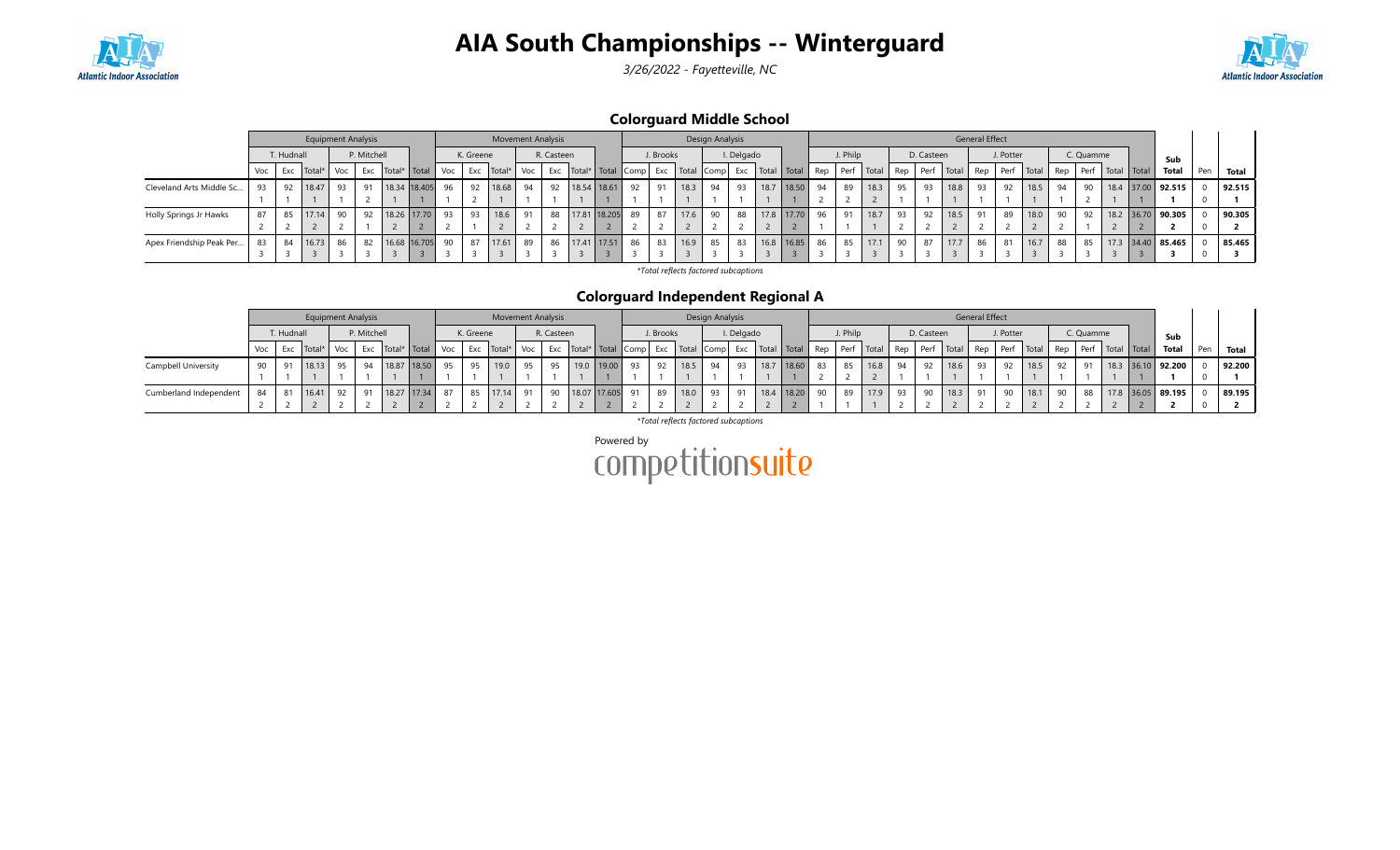



3/26/2022 - Fayetteville, NC

## Colorguard Scholastic A3

|                           |              |            | <b>Equipment Analysis</b> |     |             |                |              |              |                | <b>Movement Analysis</b> |     |                |            |             |          |           |                      | Design Analysis |            |                |            |     |          |           |     |            |           | <b>General Effect</b> |           |                      |     |           |                |            |              |     |        |
|---------------------------|--------------|------------|---------------------------|-----|-------------|----------------|--------------|--------------|----------------|--------------------------|-----|----------------|------------|-------------|----------|-----------|----------------------|-----------------|------------|----------------|------------|-----|----------|-----------|-----|------------|-----------|-----------------------|-----------|----------------------|-----|-----------|----------------|------------|--------------|-----|--------|
|                           |              | T. Hudnall |                           |     | P. Mitchell |                |              |              | K. Greene      |                          |     | R. Casteen     |            |             |          | J. Brooks |                      |                 | I. Delgado |                |            |     | J. Philp |           |     | D. Casteen |           |                       | J. Potter |                      |     | C. Quamme |                |            | Sub          |     |        |
|                           | Voc          | Exc        | Total*                    | Voc | Exc         |                | Total* Total | Voc          | Exc            | Total*                   | Voc | Exc            | Total*     | Total       | Comp     | Exc       | Total                | Comp            | Exc        | Total          | Total      | Rep | Perf     | Total     | Rep | Perf       | Total     | Rep                   | Perf      | Total                | Rep | Perf      | Total          | Total      | Total        | Pen | Total  |
| Athens Drive HS Winterg   | 69           | 67         | 13.54                     | 73  | 72          |                | 14.47 14.005 | 78           | 75             | 15.21                    | 81  | 80             | 16.07      | 15.64       | 74       | 72        | 14.6                 | 78              | 75         | 15.3           | 14.95      | 73  | 75       | 14.8      | 73  | 70         | 14.3      |                       | 75        | 15.1                 |     | 73        | 14.9           | 29.55      | 74.145       |     | 74.145 |
|                           |              |            |                           |     |             | $\overline{2}$ |              |              |                |                          |     |                |            |             | 2        | 2         |                      |                 |            | $\overline{c}$ | ے          |     |          |           |     |            |           |                       |           | $\epsilon$           |     |           | $\overline{2}$ |            |              |     |        |
| Cleveland Arts A Guard    | 72           | 73         | 14.53                     |     | 68          |                | 13.81 14.17  | 72           | 70             | 14.14                    | 70  | 68             |            | 13.74 13.94 | 75       | 73        | 14.8                 | 77              | 79         | 15.6           | 15.20      |     | 70       | 14.1      | 76  | 76         | 15.2      |                       | 79        | 15.6                 | 75  | 77        | 15.2           | 30.05      | 73.360       |     | 73.360 |
|                           |              |            |                           |     |             |                |              |              |                |                          |     |                |            |             |          |           |                      |                 |            |                |            |     |          |           |     |            |           |                       |           |                      |     |           |                |            |              |     |        |
| Wake Forest HS Varsity W. | 73           | 68         | 13.95                     | 76  | 76          |                | 15.2 14.575  | 77           | 74             | 15.01                    | 74  | 75             | 14.93      | 14.97       | 68       | 65        | 13.3                 | 72              | 73         | 14.5           | 13.90      | 73  | 71       | 14.4      | 70  | 67         | 13.7      |                       | 68        | 14.0                 |     | 67        | 13.7           | 27.90      | 71.345       |     | 71.345 |
| Cape Fear High School W   | 68           | 66         | 13.34                     | 67  | 67          | 13.4           | 13.37        | 64           | 65             | 12.93                    | 69  | 66             | 13.41      | 13.17       | 67       | 69        | 13.6                 | 73              | 69         | 14.2           | 13.90      | 69  | 68       | 13.7      |     | 69         | 14.0      |                       | 67        | 14.1                 | 72  | 68        | 14.0           | 27.90      | 68.340       |     | 68.340 |
|                           |              |            | 4                         |     |             | $\overline{4}$ |              | <sub>b</sub> | -5             | 6                        |     |                |            |             | -4       | 3         |                      |                 |            |                |            |     |          |           |     |            |           |                       |           |                      |     |           | 3              |            |              |     |        |
| Leesville Road HS Winter. | 61           | 59         | 11.94                     | 63  | 61          | 6              | 12.34 12.14  | 67           | 64<br>6        | 13.01                    | 66  | 6 <sup>7</sup> | 6          | 12.55 12.78 | 66       | 64        | 13.0<br>6            | 69              | 67         | 13.6           | 13.30      | 65  | 61       | 12.6<br>8 | 64  | 62         | 12.6<br>8 | 68                    | 66        | 13.4                 | 64  | 64        | 12.8           | 25.70      | 63.920       |     | 63.920 |
|                           |              |            |                           |     |             |                |              |              |                |                          |     |                |            |             |          |           |                      |                 |            |                |            |     |          |           |     |            |           |                       |           |                      |     |           |                |            |              |     |        |
| Swansboro High School     | 66           | 60<br>6    | 12.42                     | 62  | 55          |                | 11.49 11.955 | 63           | 61<br>8        | 12.34                    | 64  | 60             | 12.28      | 12.31       | 67<br>-4 | 62        | 12.9                 | 66              | 65         | 13.1<br>6      | 13.00<br>6 | 69  | 65       | 13.4      | 65  | 68         | 13.3<br>6 | 66                    | 62        | 12.8                 | 63  | 60<br>۰Q  | 12.3<br>9      | 25.90<br>6 | 63.165<br>-6 |     | 63.165 |
| Franklin County High Sch  | 62           | 54         | 11.36                     | 65  | 53          |                | 11.44 11.40  | 75           | 71             | 14.48                    | 79  | 74             | 15.15      | 14.815      | 63       | 57        | 12.0                 | 65              | 58         | 12.3           | 12.15      | 68  | 55       | 12.3      | 62  | 58         | 12.0      | 65                    | 57        | 12.2                 | 66  | 61        | 12.7           | 24.60      | 62.965       |     | 62.965 |
|                           |              | -9         | 9                         |     |             | 9              | q            |              | $\overline{3}$ |                          |     |                |            |             | 8        | 9         | 8                    |                 |            | 9              | 8          | 6   |          | 9         |     | -9         | 9         |                       |           | 9                    |     |           | 6              | 9          |              |     |        |
| Franklinton HS Varsity Wi | 64           | 55         | 11.63                     | 64  | 62          | 12.54          | 12.085       | 62           | 59             | 12.01                    | 60  | 56             | 11.48      | 11.745      | 67       | 64        | 13.1                 | 63              |            | 12.4           | 12.75      | 66  | 64       | 13.0      | 68  | 66         | 13.4      |                       | 65        | 13.2                 | 60  | 66        | 12.6           | 26.10      | 62.680       |     | 62.680 |
|                           | <sub>b</sub> |            | 8                         |     |             |                |              |              |                | 9                        |     |                |            |             |          |           |                      |                 |            |                |            |     |          | 6         |     |            |           |                       |           | 6                    |     |           |                |            |              |     |        |
| Enloe HS Winterguard      | 60<br>a      | 61         | 12.13                     | 58  | 57          | 8              | 11.47 11.80  | 60           | 62             | 12.26<br>8               | 62  | 58             | 11.88<br>8 | 12.07<br>8  | 57<br>9  | 60<br>8   | 11.7<br>$\mathsf{q}$ |                 | 62         | 12.6           | 12.15      | 66  | 63       | 12.9      | 63  | 65         | 12.8      | 63<br>$\Omega$        | 60        | 12.3<br>$\mathbf{R}$ |     | 63        | 12.4<br>8      | 25.20<br>8 | 61.220<br>۰Q |     | 61.220 |

#### \*Total reflects factored subcaptions

## Colorguard Scholastic A2

|                            |     |            | <b>Equipment Analysis</b> |     |             |       |              |     |           | <b>Movement Analysis</b> |     |            |       |                       |    |           |            | Design Analysis |            |      |                     |     |          |       |     |            |       | <b>General Effect</b> |           |       |     |           |             |                   |     |        |
|----------------------------|-----|------------|---------------------------|-----|-------------|-------|--------------|-----|-----------|--------------------------|-----|------------|-------|-----------------------|----|-----------|------------|-----------------|------------|------|---------------------|-----|----------|-------|-----|------------|-------|-----------------------|-----------|-------|-----|-----------|-------------|-------------------|-----|--------|
|                            |     | T. Hudnall |                           |     | P. Mitchell |       |              |     | K. Greene |                          |     | R. Casteen |       |                       |    | J. Brooks |            |                 | I. Delgado |      |                     |     | J. Philp |       |     | D. Casteen |       |                       | J. Potter |       |     | C. Quamme |             | Sub               |     |        |
|                            | Voc | Exc        | Total                     | Voc | Exc         |       | Total* Total | Voc | Exc       | Total*                   | Voc | Exc        |       | Total*   Total   Comp |    | Exc       | Total Comp |                 |            |      | Exc   Total   Total | Rep | Perf     | Total | Rep | Perf       | Total | Rep                   | Perf      | Total | Rep | Perf      | Total Total | <b>Total</b>      | Pen | Total  |
| Havelock HS "Panache"      | 80  | 81         | 16.13                     | 77  | 75          |       | 15.14 15.635 | 80  | 79        | 15.87                    | 82  | 81         |       | 16.27 16.07           | 76 | 74        | 15.0       | 81              | 76         |      | $15.7$   15.35      | 81  | 82       | 16.3  | 81  | 77         | 15.8  | 83                    | 82        | 16.5  | 83  | 77        | 16.0 32.30  | 79.355            |     | 79.355 |
|                            |     |            |                           |     |             |       |              |     |           |                          |     |            |       |                       |    |           |            |                 |            |      |                     |     |          |       |     |            |       |                       |           |       |     |           |             |                   |     |        |
| Panther Creek Varsity Win  | 76  |            | 14.55                     | 75  | 74          |       | 14.87 14.71  | 76  | 76        | 15.2                     | 75  | 72         |       | 14.61 14.905          | 80 | 79        | 15.9       | 84              | 83         | 16.7 | 16.30               | 80  | 80       | 16.0  | 80  | 79         | 15.9  | 79                    | 78        | 15.7  | 84  | 81        |             | 16.5 32.05 77.965 |     | 77.965 |
|                            |     |            |                           |     |             |       |              |     |           |                          |     |            |       |                       |    |           |            |                 |            |      |                     |     |          |       |     |            |       |                       |           |       |     |           |             |                   |     |        |
| Carteret Collective Winter | 74  | 72         | 14.54                     | 69  | 68          | 13.67 | 14.105       | 79  | 78        | 15.67                    | 73  |            |       | 14.34 15.005          | 83 | 82        | 16.5       | 85              | 81         | 16.6 | 16.55               | 80  | 78       | 15.8  | 77  | 76         | 15.3  | 80                    | 80        | 16.0  | 79  | 76        | 15.5 31.30  | 76.960            |     | 76.960 |
|                            |     |            |                           |     |             |       |              |     |           |                          |     |            |       |                       |    |           |            |                 |            |      |                     |     |          |       |     |            |       |                       |           |       |     |           |             |                   |     |        |
| Apex Friendship Red        | 75  | 75         | 15.0                      | 72  | 72          |       | 14.4 14.70   | 73  | 73        | 14.6                     | 70  | 70         | 14.0  | 14.30                 | 82 | 80        | 16.2       | 80              | 78         |      | 15.8 16.00          | 77  | 74       | 15.1  | 78  | 78         | 15.6  | 78                    | 76        | 15.4  | 78  | 78        |             | 15.6 30.85 75.850 |     | 75.850 |
|                            |     |            |                           |     |             |       |              |     |           |                          |     |            |       |                       |    |           |            |                 |            |      |                     |     |          |       |     |            |       |                       |           |       |     |           |             |                   |     |        |
| Green Level High School    | 78  | 70         | 14.56                     | 73  | 70          |       | 14.21 14.385 | 77  | 73        | 14.88                    | 79  | 77         | 15.54 | 15.21                 | 74 | 73        | 14.7       | 76              | 72         |      | 14.8 14.75          | 79  | 77       | 15.6  | 76  | 73         | 14.9  | 82                    | 77        | 15.9  | 75  | 70        |             | 14.5 30.45 74.795 |     | 74.795 |
|                            |     |            |                           |     |             |       |              |     |           |                          |     |            |       |                       |    |           |            |                 |            |      |                     |     |          |       |     |            |       |                       |           |       |     |           |             |                   |     |        |
| Clayton HS Winteguard      | 66  | 67         | 13.33                     | 61  | 59          |       | 11.94 12.635 | 63  | 64        | 12.73                    | 68  | 64         |       | 13.08 12.905          | 72 | 68        | 14.0       | 75              | 70         |      | $14.5$   14.25      | 74  | 70       | 14.4  | 74  | 74         | 14.8  | 73                    | 70        | 14.3  | 71  | 73        |             | 14.4 28.95 68.740 |     | 68.740 |
|                            |     |            |                           |     |             |       |              |     |           |                          |     |            |       |                       |    |           |            |                 |            |      |                     |     |          |       |     |            |       |                       |           |       |     |           |             |                   |     |        |

#### \*Total reflects factored subcaptions

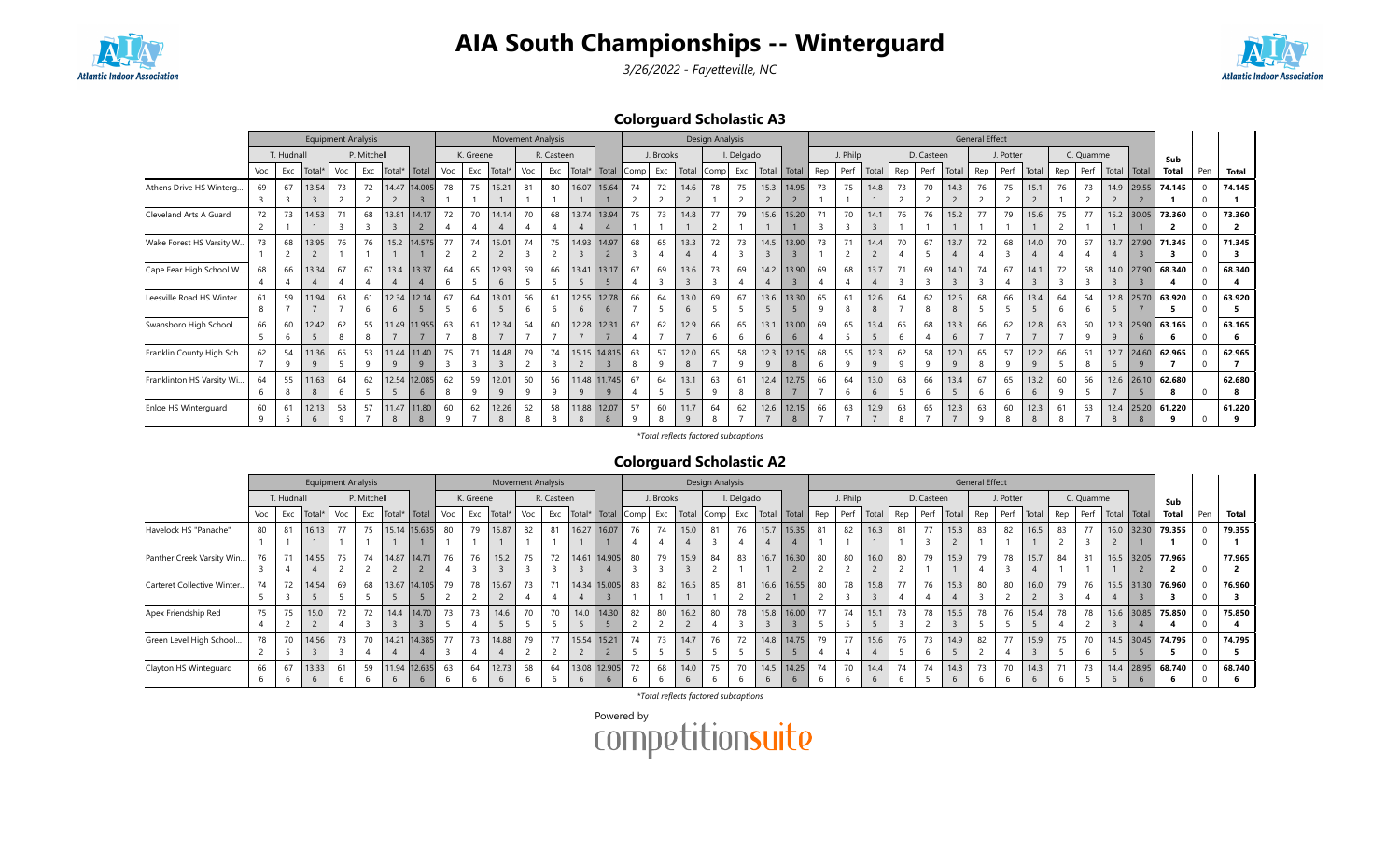

3/26/2022 - Fayetteville, NC



## Colorguard Scholastic A1

|                          |     |            |                    | <b>Equipment Analysis</b> |             |                 |     |           | <b>Movement Analysis</b> |     |            |                       |    |           |       | Design Analysis |            |                                  |            |    |          |       |         |            |       | <b>General Effect</b> |           |            |     |                |                      |            |                     |     |        |
|--------------------------|-----|------------|--------------------|---------------------------|-------------|-----------------|-----|-----------|--------------------------|-----|------------|-----------------------|----|-----------|-------|-----------------|------------|----------------------------------|------------|----|----------|-------|---------|------------|-------|-----------------------|-----------|------------|-----|----------------|----------------------|------------|---------------------|-----|--------|
|                          |     | T. Hudnall |                    |                           | P. Mitchell |                 |     | K. Greene |                          |     | R. Casteen |                       |    | J. Brooks |       |                 | I. Delgado |                                  |            |    | J. Philp |       |         | D. Casteen |       |                       | J. Potter |            |     | C. Quamme      |                      |            | Sub                 |     |        |
|                          | Voc | Exc        | Total <sup>*</sup> | Voc                       | Exc         | Total* Total    | Voc | Exc       | Total*                   | Voc | Exc        | Total*   Total   Comp |    | Exc       | Total | Comp            |            | Exc   Total   Total   Rep   Perf |            |    |          | Total | Rep     | Perf       | Total | Rep                   |           | Perf Total | Rep |                | Perf   Total   Total |            | <b>Total</b>        | Pen | Total  |
| Holly Springs Gold       | 84  | 81         | 16.41              | 81                        | 80          | 16.07   16.24   | 84  | 83        | 16.67                    | 86  | 84         | 16.94 16.805          | 84 | 85        | 16.9  | 89              | 88         | 17.7                             | 17.30      | 84 | 85       | 16.9  | 84      | 86         | 17.0  | 87                    | 88        | 17.5       | 85  | 88             |                      |            | 17.3 34.35 84.695   |     | 84.695 |
|                          |     |            |                    |                           |             |                 |     |           |                          |     |            |                       |    |           |       |                 |            |                                  |            |    |          |       |         |            |       |                       |           |            |     |                |                      |            |                     |     |        |
| Cary High School Varsity | 81  | 82         | 16.33              | 84                        | 84          | 16.8 16.565     | 82  | 81        | 16.27                    | 83  | 82         | 16.47 16.37           | 86 | 86        | 17.2  | 85              | 86         | 17.1                             | 17.15      | 83 | 83       | 16.6  | 85      | 83         | 16.8  | 85                    | 84        | 16.9       | 86  | 83             |                      |            | 16.9 33.60 83.685   |     | 83.685 |
|                          |     |            |                    |                           |             |                 |     |           |                          |     |            |                       |    |           |       |                 |            |                                  |            |    |          |       |         |            |       |                       |           |            |     |                |                      |            |                     |     |        |
| Green Hope Varsity Wint  | 80  | 78         | 15.74              | 80                        | 79          | 15.87 15.805 80 |     | 80        | 16.0                     |     | 79         | 15.94 15.97           | 82 | 82        | 16.4  | 83              | 79         |                                  | 16.2 16.30 | 79 | 75       | 15.4  | $\circ$ | 81         | 16.1  | 83                    | 83        | 16.6       | 83  | 80             |                      |            | $16.3$ 32.20 80.275 |     | 80.275 |
|                          |     |            |                    |                           |             |                 |     |           |                          |     |            |                       |    |           |       |                 |            |                                  |            |    |          |       |         |            |       |                       |           |            |     |                |                      |            |                     |     |        |
| Middle Creek HS Varsity  | 79  | 76         | 15.41              | 77                        | 75          | 15.14 15.275    | 79  | 75        | 15.28                    | 79  | 76         | 15.41 15.345          | 81 | 79        | 16.0  | 81              | 77         |                                  | 15.8 15.90 | 82 | 79       | 16.1  | 81      | 79         | 16.0  | 81                    | 77        | 15.8       | 80  | $\overline{f}$ |                      | 15.6 31.75 | 78.270              |     | 78.270 |
|                          |     |            |                    |                           |             |                 |     |           |                          |     |            |                       |    |           |       |                 |            |                                  |            |    |          |       |         |            |       |                       |           |            |     |                |                      |            |                     |     |        |

\*Total reflects factored subcaptions

## Colorguard Independent A

|                         |          |            | <b>Equipment Analysis</b> |     |             |                      |                 |     |           | <b>Movement Analysis</b> |     |            |                       |             |    |           |                                  | Design Analysis |            |              |     |          |       |     |            |       | <b>General Effect</b> |           |       |     |           |                      |                     |     |        |
|-------------------------|----------|------------|---------------------------|-----|-------------|----------------------|-----------------|-----|-----------|--------------------------|-----|------------|-----------------------|-------------|----|-----------|----------------------------------|-----------------|------------|--------------|-----|----------|-------|-----|------------|-------|-----------------------|-----------|-------|-----|-----------|----------------------|---------------------|-----|--------|
|                         |          | T. Hudnall |                           |     | P. Mitchell |                      |                 |     | K. Greene |                          |     | R. Casteen |                       |             |    | J. Brooks |                                  |                 | I. Delgado |              |     | J. Philp |       |     | D. Casteen |       |                       | J. Potter |       |     | C. Quamme |                      | Sub                 |     |        |
|                         | Voc      | Exc        | Total*                    | Voc |             | Exc   Total*   Total |                 | Voc | Exc       | Total*                   | Voc | Exc        | Total*   Total   Comp |             |    | Exc       | Total Comp   Exc   Total   Total |                 |            |              | Rep | Perf     | Total | Rep | Perf       | Total | Rep                   | Perf      | Total | Rep |           | Perf   Total   Total | Total               | Pen | Total  |
| Smithfield Independent  | $\Omega$ | 89         | 17.87                     | 89  | 88          | 17.67 17.77          |                 | 87  | 85        | 17.14                    | 84  | 82         |                       | 16.54 16.84 | 91 | 91        | 18.2                             | 90              | 87         | 17.7 17.95   | 84  | 87       | 17.1  | 89  | 86         | 17.5  | 89                    | 86        | 17.5  | 89  | 86        |                      | $17.5$ 34.80 87.360 |     | 87.360 |
|                         |          |            |                           |     |             |                      |                 |     |           |                          |     |            |                       |             |    |           |                                  |                 |            |              |     |          |       |     |            |       |                       |           |       |     |           |                      |                     |     |        |
| Awaken Independent      | 85       | 83         | 16.74                     | 85  | 84          |                      | 16.87 16.805 79 |     | 79        | 15.8                     | 78  | 79         | 15.73 15.765          |             | 85 | 83        | 16.8                             | 80              | 77         | 15.7   16.25 | 76  | 74       | 15.0  | 83  | 81         | 16.4  | 80                    | 78        | 15.8  | 84  | 81        |                      | 16.5 31.85 80.670   |     | 80.670 |
|                         |          |            |                           |     |             |                      |                 |     |           |                          |     |            |                       |             |    |           |                                  |                 |            |              |     |          |       |     |            |       |                       |           |       |     |           |                      |                     |     |        |
| Oak City Independent    | 80       | 77         | 15.61                     | 75  | 72          | 14.61 15.11 77       |                 |     | 78        | 15.53                    | 76  | 76         |                       | 15.2 15.365 | 81 | 80        | 16.1                             | 81              | 79         | 16.0 16.05   | 82  | 78       | 16.0  | 81  | 80         | 16.1  | 81                    | 80        | 16.1  | 82  | 82        |                      | 16.4 32.30 78.825   |     | 78.825 |
|                         |          |            |                           |     |             |                      |                 |     |           |                          |     |            |                       |             |    |           |                                  |                 |            |              |     |          |       |     |            |       |                       |           |       |     |           |                      |                     |     |        |
| Centre City Independent | 77       | 78         | 15.53                     | 76  | 74          | 14.94 15.235         |                 | 76  | 76        | 15.2                     | 72  | 70         | 14.14 14.67           |             | 79 | 76        | 15.5                             | 79              | 75         | 15.4 15.45   | 75  | 71       | 14.6  | 80  | 79         | 15.9  | 76                    | 77        | 15.3  | 80  | 77        |                      | $15.7$ 30.75 76.105 |     | 76.105 |
|                         |          |            |                           |     |             |                      |                 |     |           |                          |     |            |                       |             |    |           |                                  |                 |            |              |     |          |       |     |            |       |                       |           |       |     |           |                      |                     |     |        |

\*Total reflects factored subcaptions

## Colorguard Independent Senior

|                          |         |            | <b>Equipment Analysis</b> |             |                          |           | <b>Movement Analysis</b> |    |            |                 |           |              | Design Analysis |            |                  |          |      |            |      | <b>General Effect</b> |           |           |           |                                                                                                                                                                                 |                     |     |        |
|--------------------------|---------|------------|---------------------------|-------------|--------------------------|-----------|--------------------------|----|------------|-----------------|-----------|--------------|-----------------|------------|------------------|----------|------|------------|------|-----------------------|-----------|-----------|-----------|---------------------------------------------------------------------------------------------------------------------------------------------------------------------------------|---------------------|-----|--------|
|                          |         | T. Hudnall |                           | P. Mitchell |                          | K. Greene |                          |    | R. Casteen |                 | J. Brooks |              |                 | I. Delgado |                  | J. Philp |      | D. Casteen |      |                       | J. Potter |           | C. Quamme |                                                                                                                                                                                 | Sub                 |     |        |
|                          | Voc Exc |            | $ Total* $                |             | Voc Exc Total* Total Voc |           | Exc Total*               |    |            |                 |           |              |                 |            |                  |          |      |            |      |                       |           |           |           | Voc   Exc  Total*   Total   Comp   Exc   Total   Comp   Exc   Total   Total   Rep   Perf   Total   Rep   Perf   Total   Rep   Perf   Total   Rep   Perf   Total   Total   Total | <b>Total</b>        | Pen | Total  |
| AssemblyLine Winterguard | 66 I    |            | 13.33 <sub>1</sub>        |             | $11.13$ 12.23            |           | 14.14                    | 65 | 60         | 12.35 13.245 86 |           | $84$ 17.0 74 |                 |            | 70 14.4 15.70 73 | 72       | 14.5 |            | 13.8 | 73                    |           | 69   14.2 |           |                                                                                                                                                                                 | $14.5$ 28.50 69.675 |     | 69.675 |
|                          |         |            |                           |             |                          |           |                          |    |            |                 |           |              |                 |            |                  |          |      |            |      |                       |           |           |           |                                                                                                                                                                                 |                     |     |        |

\*Total reflects factored subcaptions

Powered by<br>COMPetitionsuite